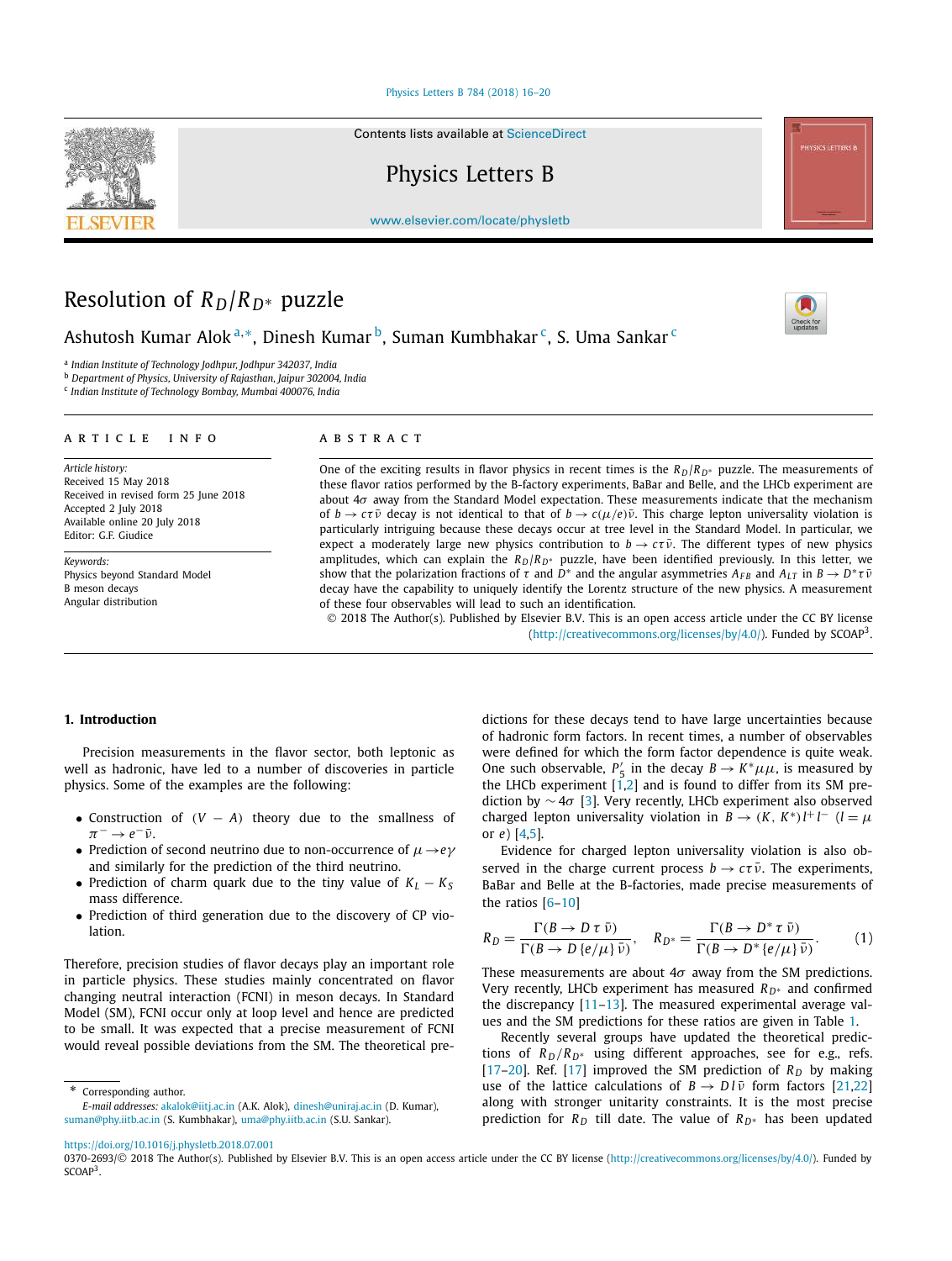#### **Table 1**

Current world average of  $R_D/R_{D*}$  [14] and their SM predictions for  $R_D$  [15] and  $R_{D*}$  [16]. The first (second) experimental errors are statistical (systematic).

|                                       | Кn                                             | $R_{D*}$                                   | Correlation |
|---------------------------------------|------------------------------------------------|--------------------------------------------|-------------|
| Experimental average<br>SM prediction | $0.407 \pm 0.039 \pm 0.024$<br>$0.300 + 0.008$ | $0.304 + 0.013 + 0.007$<br>$0.252 + 0.003$ | $-0.20$     |
|                                       |                                                |                                            |             |

in [18] by performing a combined fit to the  $B \to D^{(*)}/\bar{\nu}$  decay distributions and including uncertainties in the form factor ratios at  $\mathcal{O}(\alpha_s, \Lambda_{\text{QCD}}/m_{c,b})$  in Heavy Quark Effective Theory (HQET). Ref. [19] obtained the SM prediction for  $R_{D*}$  by using heavy quark symmetry relations between the form factors and including recent inputs from lattice calculations and experiments. The SM prediction for  $R_{D^*}$  was obtained in [20] by including the available known corrections at  $\mathcal{O}(\alpha_s, \Lambda_{\text{OCD}}/m_{c,b})$  in the HQET relations between the form factors along with the unknown corrections in the ratios of the HQET form factors. This is done by introducing additional factors and fitting them from the experimental data and lattice inputs.

All the meson decays in eq.  $(1)$  are driven by quark level transitions  $b \rightarrow c l \bar{\nu}$ . These transitions occur at tree level in the SM unlike the FCNI. The discrepancy between the measured values of *R<sup>D</sup>* and *RD*<sup>∗</sup> and their respective SM predictions is an indication of presence of new physics (NP) in the  $b \to c\tau\bar{\nu}$  transition. The possibility of NP in  $b \rightarrow c \mu \bar{\nu}$  is excluded by other data [23]. All possible NP four-Fermi interaction terms for  $b \to c\tau\bar{\nu}$  transition are listed in ref. [24]. In ref. [23], a fit was performed between all the  $B \to D/D^* \tau \bar{\nu}$  data and each of the NP interaction term. The NP terms, which can account for the  $R_D/R_{D*}$  data and are consistent with the constraint from  $B_c \rightarrow \tau \bar{\nu}$ , are identified and their Wilson coefficients (WCs) are calculated. It was found that four distinct solutions, each with a different Lorentz structure, are allowed.

In ref. [25], an attempt was made to distinguish between the allowed solutions by means of  $\langle f_L \rangle$ , the  $D^*$  polarization fraction. It was found that the NP solution with the tensor Lorentz structure could be distinguished from other possibilities provided  $\langle f_L \rangle$ can be measured with an absolute uncertainty of 0.1. It was also shown in refs. [10,26,27] that the  $\tau$  polarization fraction,  $P_{\tau}^{D^*}$ , in  $B \to D^* \tau \bar{\nu}$  is also effective in discriminating NP tensor operator. Therefore, in order to uniquely determine the Lorentz structure of new physics in  $b \rightarrow c l \bar{\nu}$ , one needs additional observables.

In this letter, we consider the angular observables  $A_{FB}$  (the forward–backward asymmetry) and *ALT* (longitudinal-transverse asymmetry) in the decay  $B \to D^* \tau \bar{\nu}$ , in addition to the  $D^*$  and  $\tau$  polarizations mentioned above. These asymmetries can only be measured if the momentum of the  $\tau$  lepton is reconstructed. We will show below that a measurement of these asymmetries, together with  $\tau$  and  $D^*$  polarization, can uniquely identify the Lorentz structure of the NP operator responsible for the present discrepancy in  $R<sub>D</sub>$  and  $R<sub>D</sub>$ <sup>\*</sup>, if each observable is measured to the desired accuracy.

# **2. New physics solutions**

The most general effective Hamiltonian for  $b \to c\tau\bar{\nu}$  transition can be written as [24]

$$
H_{eff} = \frac{4G_F}{\sqrt{2}} V_{cb} \left[ O_{V_L} + \frac{\sqrt{2}}{4G_F V_{cb} \Lambda^2} \sum_i C_i^{(','')}\, O_i^{(','')} \right] \tag{2}
$$

where  $G_F$  is the Fermi coupling constant,  $V_{cb}$  is the Cabibbo– Kobayashi–Maskawa (CKM) matrix element and the NP scale  $\Lambda$  is assumed to be 1 TeV. In eq.  $(2)$ , the unprimed operators  $O_i$  are given by,

| $O_{V_I} = (\bar{c}\gamma_\mu P_L b)(\bar{\tau}\gamma^\mu P_L \nu)$ , $O_{V_R} = (\bar{c}\gamma_\mu P_R b)(\bar{\tau}\gamma^\mu P_L \nu)$ , |     |
|---------------------------------------------------------------------------------------------------------------------------------------------|-----|
| $O_{S_R} = (\overline{c} P_R b)(\overline{\tau} P_L \nu)$ , $O_{S_I} = (\overline{c} P_L b)(\overline{\tau} P_L \nu)$ ,                     |     |
| $O_T = (\bar{c}\sigma_{\mu\nu}P_Lb)(\bar{\tau}\sigma^{\mu\nu}P_L\nu)$ .                                                                     | (3) |

We also assume that neutrino is always left chiral. The effective Hamiltonian for the SM contains only the  $O_{\mathit{V}_L}$  operator. The NP operators  $\mathcal{O}_i$ ,  $\mathcal{O}'_i$  and  $\mathcal{O}''_i$  in the low energy effective Hamiltonian include all other possible Lorentz structures. The NP effects are encoded in the NP WCs  $C_i$ ,  $C'_i$  and  $C''_i$ . The primed operators  $O'_i$ are products of lepton-quark bilinears  $\bar{\tau} \Gamma b$  and  $\bar{c} \Gamma v$ , where  $\Gamma$  is a generic Dirac matrix. The double primed operators  $O_i^{\prime\prime}$  couple the bilinear of form  $\bar{\tau} \Gamma c^c$  to  $b^c \Gamma v$ . Through Feirz transformation, each primed and double primed operator can be expressed as a linear combination of unprimed operators [24].

In an earlier report, we have calculated the values of NP WCs which fit the data on the observables  $R_D$ ,  $R_D^*$ ,  $R_J/\psi$ ,  $\langle P_\tau^{D^*}\rangle$  and  $\mathcal{B}(B_c \to \tau \bar{\nu})$  [23]. Here  $R_{J/\psi}$  is the ratio of  $\mathcal{B}(B_c \to J/\psi \tau \bar{\nu})$  to  $B(B_c \to J/\psi \mu \bar{\nu})$  [28]. In doing these calculations we have considered either one NP operator at a time or two similar operators at a time, such as  $(O_{V_L}, O_{V_R})$  and  $(O''_{S_L}, O''_{S_R})$ . The results of these fits are listed in Table 2. This table also lists, for each of the NP solutions, the predicted values of the polarization fractions and the angular asymmetries in  $B \to D^* \tau \bar{\nu}$  decay. These observables are standard tools to discriminate between terms in an effective Hamiltonian with different Lorentz structures [29–34]. Here we compute  $P_{\tau}^{D^*}(q^2)$ ,  $f_L(q^2)$ ,  $A_{FB}(q^2)$  and  $A_{LT}(q^2)$  in  $B \to D^* \tau \bar{\nu}$  decay, as functions of  $q^2 = (p_B - p_{D^*})^2$ , where  $p_B$  and  $p_{D^*}$  are the four momenta of *B* and *D*<sup>∗</sup> respectively. These observables are defined as

$$
P_{\tau}^{D^*}(q^2) = \frac{(d\Gamma/dq^2)_{\lambda_{\tau}=1/2} - (d\Gamma/dq^2)_{\lambda_{\tau}=-1/2}}{(d\Gamma/dq^2)_{\lambda_{\tau}=1/2} + (d\Gamma/dq^2)_{\lambda_{\tau}=-1/2}},
$$
\n(4)

$$
A_{FB}(q^2) = \frac{1}{d\Gamma/dq^2} \times \left[ \int_0^1 \frac{d^2\Gamma}{dq^2 d\cos\theta_\tau} d\cos\theta_\tau - \int_{-1}^0 \frac{d^2\Gamma}{dq^2 d\cos\theta_\tau} d\cos\theta_\tau \right],
$$
\n(5)

$$
f_L(q^2) = \frac{(d\Gamma/dq^2)_{\lambda_{D^*}=0}}{(d\Gamma/dq^2)_{\lambda_{D^*}=0} + (d\Gamma/dq^2)_{\lambda_{D^*}=0} + (d\Gamma/dq^2)_{\lambda_{D^*}=+1}},
$$
(6)

$$
A_{LT}(q^2) = \frac{\int_{-\pi/2}^{\pi/2} d\phi \left( \int_0^1 d\cos\theta_D \frac{d^3 \Gamma}{dq^2 d\phi \, d\cos\theta_D} - \int_{-1}^0 d\cos\theta_D \frac{d^3 \Gamma}{dq^2 d\phi \, d\cos\theta_D} \right)}{\int_{-\pi/2}^{\pi/2} d\phi \left( \int_0^1 d\cos\theta_D \frac{d^3 \Gamma}{dq^2 d\phi \, d\cos\theta_D} + \int_{-1}^0 d\cos\theta_D \frac{d^3 \Gamma}{dq^2 d\phi \, d\cos\theta_D} \right)}.
$$
(7)

Here  $\theta_D$  is the angle between *B* and *D* mesons where *D* meson comes from  $D^*$  decay,  $\theta_{\tau}$  is the angle between  $\tau$  and *B* and  $\phi$  is the angle between *D* ∗ decay plane and the plane defined by the tau momenta. The predictions for  $P_{\tau}^{D^*}(q^2)$ ,  $f_L(q^2)$  and  $A_{FB}(q^2)$  are calculated using the framework provided in [35] and for  $A_{LT}(q^2)$ we follow ref. [36]. We also analyze tau polarization and forward backward asymmetry in  $B \to D\tau\bar{\nu}$  decay. The definitions for these observables are similar to that of the corresponding observables in  $B \to D^* \tau \bar{\nu}$ , defined in eqs. (4) and (5). We follow the method of ref. [35] in calculating these quantities.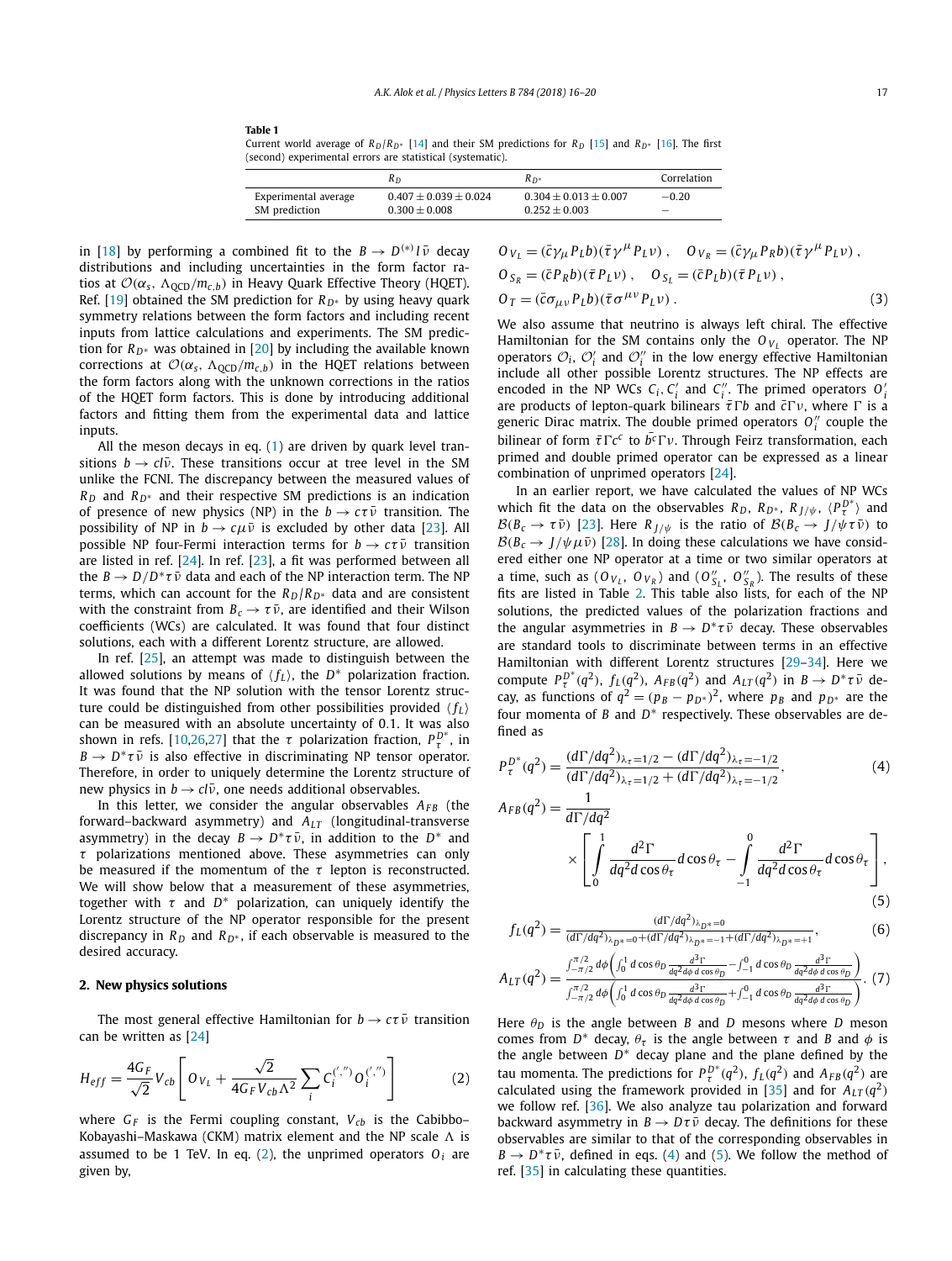#### **Table 2**

Best fit values of NP WCs at  $\Lambda = 1$  TeV, taken from table IV of ref. [23]. We provide the predictions of  $\langle P_t^{\mathcal{P}^*}\rangle$ ,  $\langle f_L \rangle$ ,  $\langle A_{FB} \rangle$  and  $\langle A_{LT} \rangle$  in decay  $B \to D^* \tau \bar{\nu}$  with their uncertainties for each of the allowed solutions.

| NP WCs                   | Fit values         | $\langle P_{\tau}^{D^*}$ | $\langle f_L \rangle$ | $\langle A_{FB} \rangle$ | $\langle A_{LT} \rangle$ |
|--------------------------|--------------------|--------------------------|-----------------------|--------------------------|--------------------------|
| <b>SM</b>                | $C_i=0$            | $-0.499 + 0.004$         | $0.45 + 0.04$         | $-0.011 + 0.007$         | $-0.245 + 0.003$         |
| $C_{V}$                  | $0.149 + 0.032$    | $-0.499 + 0.004$         | $0.45 + 0.04$         | $-0.011 + 0.007$         | $-0.245 + 0.003$         |
|                          | $0.516 + 0.015$    | $+0.115 + 0.013$         | $0.14 + 0.03$         | $-0.114 + 0.009$         | $+0.110 \pm 0.009$       |
|                          | $-0.526 + 0.102$   | $-0.485 + 0.003$         | $0.46 + 0.04$         | $-0.087 + 0.011$         | $-0.211 + 0.008$         |
| $(C_{V_1}, C_{V_R})$     | $(-1.286, 1.512)$  | $-0.499 + 0.004$         | $0.45 + 0.04$         | $-0.371 + 0.004$         | $+0.007 \pm 0.004$       |
| $(C'_{V_L}, C'_{V_R})$   | $(0.124, -0.058)$  | $-0.484 + 0.005$         | $0.45 + 0.04$         | $-0.003 + 0.007$         | $-0.243 + 0.003$         |
| $(C''_{S_L}, C''_{S_R})$ | $(-0.643, -0.076)$ | $-0.477 + 0.003$         | $0.46 + 0.04$         | $-0.104 + 0.005$         | $-0.202 + 0.002$         |



**Fig. 1.** Left and right panels in the top row correspond to  $P_t^D(q^2)$  and  $f_L(q^2)$ , respectively for the  $B \to D^* \tau \bar{\nu}$  decay whereas the left and right panels of bottom row correspond to  $A_{FB}(q^2)$  and  $A_{LT}(q^2)$ . Red curves with yellow band corresponds to SM predictions. The band, representing 1 $\sigma$  range, is mainly due to the uncertainties in various hadronic form factors and is obtained by adding these errors in quadrature. In each panel, the color code for the NP solutions is:  $C_{V_I} = 0.149$  (green curve),  $C_T$ 0.516 (black curve),  $C'_{S_L} = -0.526$  (blue curve),  $(C_{V_L}, C_{V_R}) = (-1.286, 1.512)$  (magenta curve),  $(C'_{V_L}, C'_{V_R}) = (0.124, -0.058)$  (purple curve),  $(C'_{S_L}, C'_{S_R}) = (-0.643, -0.076)$ <br>(cyan curve). (For interpretation of the colors i

The  $B \to D^{(*)} l \bar{\nu}$  decay distributions depend upon hadronic form-factors. So far, the determination of these form-factors depends heavily on HQET techniques. In this work we use the HQET form factors, parametrized by Caprini et al. [37]. The parameters for  $B \rightarrow D$  decay are well known in lattice QCD [15] and we use them in our analyses. For  $B \to D^*$  decay, the HQET parameters are extracted using data from Belle and BaBar experiments along with lattice inputs. In this work, the numerical values of these parameters are taken from refs. [38] and [39]. The common normalization term of all the form factors, which is theoretically calculated in lattice  $[38]$ , cancels out in all the ratios defined in eqs.  $(4)-(7)$ . Hence all the inputs for our calculations are derived from fits to experiments within HQET framework.

This table lists six different NP solutions but only the first four solutions are distinct. The predictions for various observables for solution 6 are essentially equal to those for solution 3 because values of  $C_{S_L}''$  for these two solutions are very close and the value

of  $C''_{S_R}$  in solution 6 is much smaller. Similarly we can argue that solution 5 is essentially equivalent to solution 1 because (a) Fierz transform of  $O'_{V_L}$  is  $O_{V_L}$ , (b) value of  $C'_{V_L}$  in solution 5 is close to the value of  $C_{V_L}$  in solution 1 and (c) the value of  $C'_{V_R}$  is smaller. Thus we have four different NP solutions with different Lorentz structures. We explore methods to distinguish between them.

# **3. Results and discussion**

The variation of  $P_{\tau}^{D^*}$  and  $f_L$  with  $q^2$  is shown in the top row of Fig. 1. From these plots, we see that the plots of  $O<sub>T</sub>$  solution for both these variables differ significantly from the plots of other NP solutions. The average values of these observables, for each NP solution, are listed in Table 2. Not surprisingly, there is a large difference between the predicted values for  $O<sub>T</sub>$  solution and those for other NP solutions. If either of these observables is measured with an absolute uncertainty of 0.1, then the  $O<sub>T</sub>$  solution is either confirmed or ruled out at  $3\sigma$  level. It is interesting to note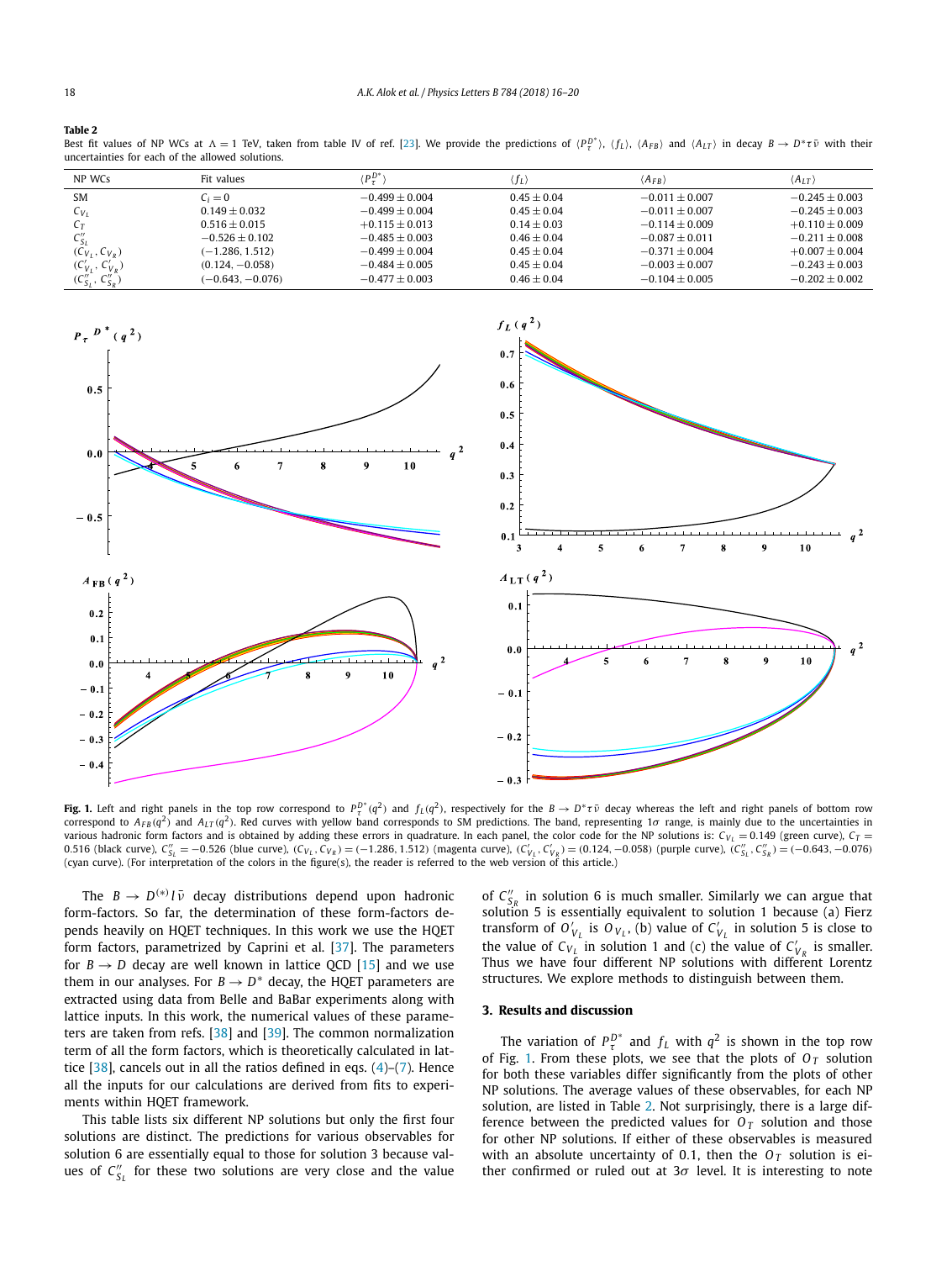

**Fig. 2.** Left and right panels correspond to  $P_t^D(q^2)$  and  $A_{FB}^D(q^2)$  in  $B \to D\tau\bar{\nu}$  decay. Red curves with yellow band corresponds to SM predictions. The band is obtained by adding errors, mainly due to hadronic form factors, in quadrature.  $C_{V_L} = 0.149$  (green curve),  $C_T = 0.516$  (black curve),  $C_{S_L}'' = -0.526$  (blue curve),  $(C_{V_L}, C_{V_R}) =$ (-1.286, 1.512) (magenta curve), ( $C'_{V_L}, C'_{V_R}$ ) = (0.124, -0.058) (purple curve), ( $C''_{S_L}, C''_{S_R}$ ) = (-0.643, -0.076) (cyan curve) for each plot.

**Table 3** Predictions of  $\langle P_\tau^D \rangle$  and  $\langle A_{FB}^D \rangle$  for  $B \to D \tau \bar{\nu}$  decay.

| NP type                  | Fit values         | $\langle P_{\tau}^D \rangle$ | $\langle A_{FR}^D \rangle$ |
|--------------------------|--------------------|------------------------------|----------------------------|
| <b>SM</b>                | $C_i=0$            | $0.325 + 0.001$              | $0.360 + 0.002$            |
| $C_{V_I}$                | $0.149 + 0.032$    | $0.325 + 0.001$              | $0.360 + 0.002$            |
| $C_T$                    | $0.516 + 0.015$    | $0.161 + 0.001$              | $0.442 + 0.002$            |
| $C''_{S_L}$              | $-0.526 + 0.102$   | $0.538 + 0.002$              | $0.308 + 0.002$            |
| $(C_{V_1}, C_{V_2})$     | $(-1.286, 1.512)$  | $0.325 + 0.001$              | $0.360 + 0.001$            |
| $(C'_{V_1}, C'_{V_p})$   | $(0.124, -0.058)$  | $0.410 + 0.002$              | $0.348 + 0.001$            |
| $(C''_{S_1}, C''_{S_2})$ | $(-0.643, -0.076)$ | $0.582 + 0.002$              | $0.293 + 0.001$            |

that the Belle collaboration has already made an effort to measure  $\langle P_\tau^{D^*} \rangle$  [9] though the error bars are very large. They are also in the process of measuring  $\langle f_L \rangle$  [40].

Our ability to measure the angular observables  $A_{FB}$  and  $A_{LT}$ crucially depends on our ability to reconstruct the  $\tau$  momentum. This may be very difficult to do because of the missing neutrino in the  $\tau$  decay. However, as we will show below, these asymmetries are capable of distinguishing between the three remaining NP solutions. Hence it is imperative to develop methods to reconstruct the  $\tau$  momentum.

The plots for  $A_{FB}$  and  $A_{LT}$  as a function of  $q^2$  are shown in the bottom row of Fig. 1 and their average values are listed in Table 2. We see that the plots of both  $A_{FB}(q^2)$  and  $A_{LT}(q^2)$ , for  $(O_{V_L}, O_{V_R})$ solution, differ significantly from the plots of all other NP solutions as do the average values. If either of these asymmetries is measured with an absolute uncertainty of 0.07, then the  $(O_{V_L}, O_{V_R})$ solution is either confirmed or ruled out at  $3\sigma$  level.

So far we have identified observables which can clearly identify the  $O_T$  and the  $(O_{V_L}, O_{V_R})$  solutions. As we can see from Table 2, one needs to measure  $\langle A_{FB} \rangle$  with an absolute uncertainty of 0.03 or better to obtain a 3 $\sigma$  distinction between  $O_{V_L}$  and  $O_{S_L}^{\prime\prime}$  solutions. However, this ability to make the distinction can be improved by observing  $q^2$  dependence of  $A_{FB}$  for these solutions. We note that  $A_{FB}(q^2)$  for  $O_{V_L}$  solution has a zero crossing at  $q^2 = 5.6$  GeV<sup>2</sup> whereas this crossing point occurs at  $q^2 = 7.5$  GeV<sup>2</sup> for  $O_{S_L}^{\prime\prime}$  solution. A calculation of  $\langle A_{FB}\rangle$  in the limited range  $6 \text{ GeV}^2 < q^2 < q_{max}^2$  gives the result +0.1 for  $O_{V_L}$  and +0.01 for  $O_{S_L}^{\prime\prime}$ . Hence, determining the sign of  $\langle A_{FB} \rangle$ , for the full  $q^2$  range and for the limited higher  $q^2$  range, provides a very useful tool for discrimination between these two solutions.

In principle the  $\tau$  polarization and the forward backward asymmetry can be measured in  $B \to D\tau\bar{\nu}$  decay also. The plots of  $P_{\tau}^{D}(q^2)$  and  $A_{FB}^{D}(q^2)$  vs.  $q^2$  are given in Fig. 2 and the average values are listed in Table 3. From this figure we see that only the

plots for  $O_T$  significantly differs from others, hence these observables have only a limited discriminating power.

## **4. Conclusions**

In conclusion, we find that a clear distinction can be made between the four different NP solutions to the  $R_D/R_{D*}$  puzzle by means of polarization fractions and angular asymmetries. A measurement of either  $\tau$  polarization or  $D^*$  polarization with an absolute uncertainty of 0.1 either confirms the  $O<sub>T</sub>$  solution as the explanation of the puzzle or rules it out. Similarly, the  $(O_{V_L}, O_{V_R})$ solution is either confirmed or ruled out if one of the angular asymmetries,  $\langle A_{FB} \rangle$  or  $\langle A_{LT} \rangle$ , is measured with an absolute uncertainty of 0.07. Separating the  $O_{V_L}$  and the  $O_{S_L}^{\prime\prime}$  solutions is a little more difficult. But determining the sign of  $\langle A_{FB} \rangle$  in the reduced  $q^2$  range (6 GeV<sup>2</sup>,  $q_{max}^2$ ) can lead to an additional distinction between these solutions provided a measurement of this asymmetry at the level  $\approx$  0.1 is possible. Note that only the observables isolating  $O_T$  do not require the reconstruction of  $\tau$  momentum. This reconstruction of  $\tau$  momentum is crucial to measure the asymmetries which can distinguish between the other three NP solutions. It is worth taking up this daunting challenge to clearly identify the type of NP which can explain the  $R_D/R_{D^*}$  puzzle.

## **Acknowledgements**

SUS thanks the theory group at CERN for their hospitality during the time the manuscript of this letter is finalized. He also thanks Concezio Bozzi and Greg Ciezarek for valuable discussions.

#### **References**

- [1] R. Aaij, et al., LHCb Collaboration, Phys. Rev. Lett. 111 (2013) 191801, arXiv: 1308.1707 [hep-ex].
- [2] R. Aaij, et al., LHCb Collaboration, J. High Energy Phys. 1602 (2016) 104, arXiv: 1512.04442 [hep-ex].
- [3] S. Descotes-Genon, T. Hurth, J. Matias, J. Virto, J. High Energy Phys. 1305 (2013) 137, arXiv:1303.5794 [hep-ph].
- [4] R. Aaij, et al., LHCb Collaboration, Phys. Rev. Lett. 113 (2014) 151601, arXiv: 1406.6482 [hep-ex].
- [5] R. Aaij, et al., LHCb Collaboration, J. High Energy Phys. 1708 (2017) 055, arXiv: 1705.05802 [hep-ex].
- [6] J.P. Lees, et al., BaBar Collaboration, Phys. Rev. Lett. 109 (2012) 101802, arXiv: 1205.5442 [hep-ex].
- [7] J.P. Lees, et al., BaBar Collaboration, Phys. Rev. D 88 (7) (2013) 072012, arXiv: 1303.0571 [hep-ex].
- [8] M. Huschle, et al., Belle Collaboration, Phys. Rev. D 92 (7) (2015) 072014, arXiv: 1507.03233 [hep-ex].